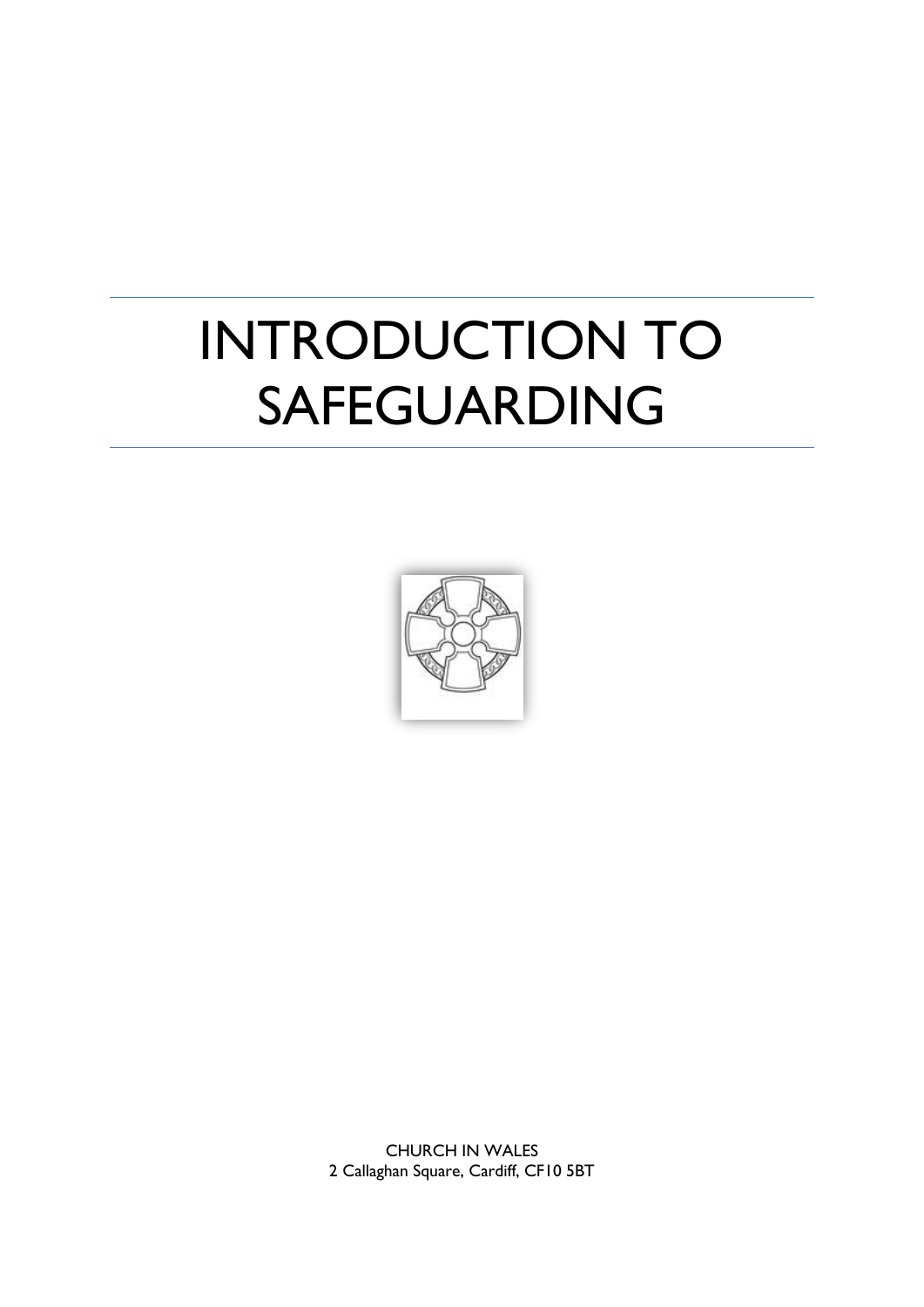# Table of Contents

| Ministry / Mission Area Council (MAC); Parochial Church Council (PCC); Priest in |
|----------------------------------------------------------------------------------|
|                                                                                  |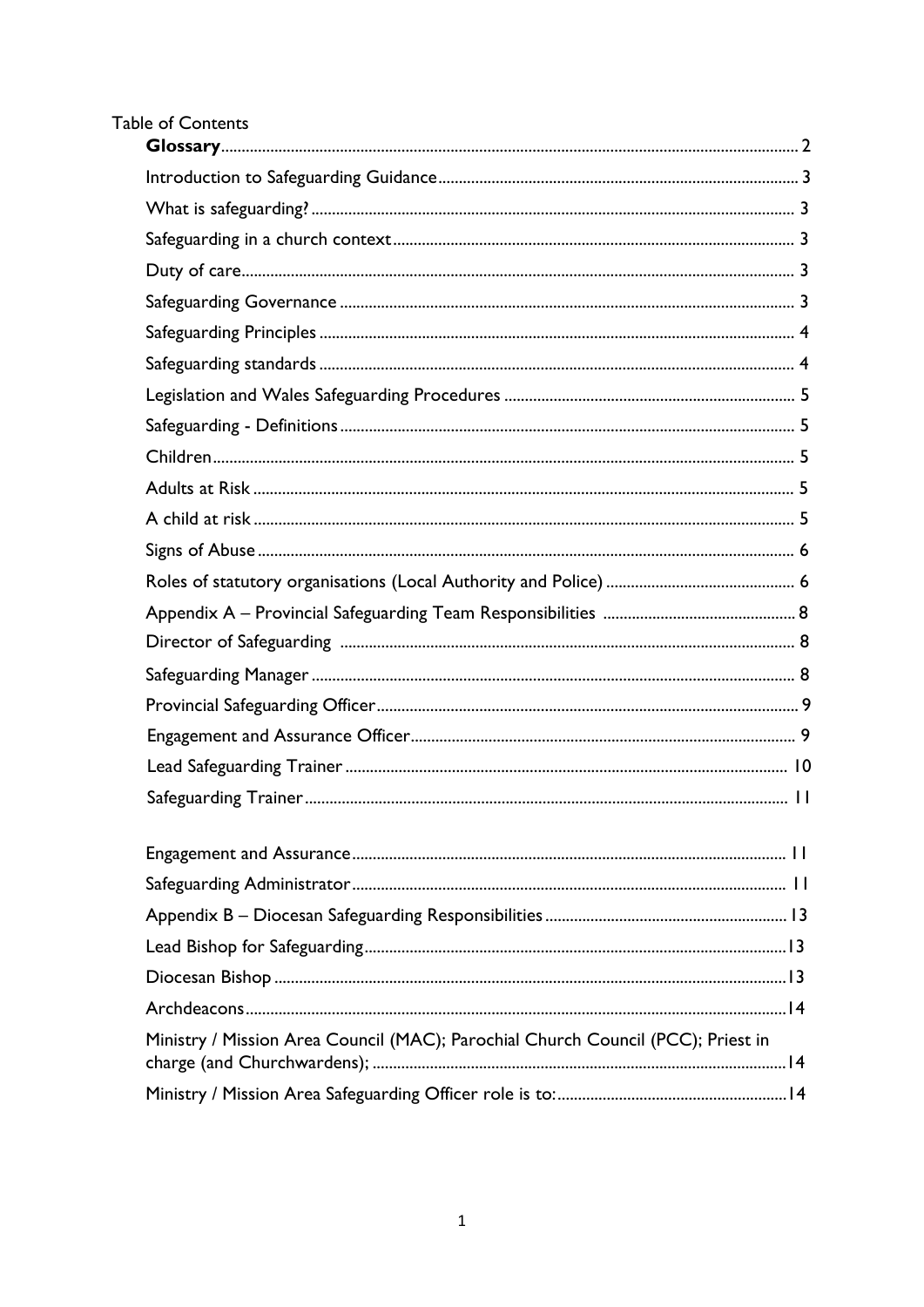# <span id="page-2-0"></span>**Glossary**

| <b>Acronym</b> | <b>Description</b>                          |
|----------------|---------------------------------------------|
| <b>DBS</b>     | Disclosure and Barring Service              |
| EC             | <b>European Commission</b>                  |
| <b>GP</b>      | <b>General Practitioner</b>                 |
| <b>ICT</b>     | Information and Communications Technology   |
| <b>IICSA</b>   | Independent Inquiry into Child Sexual Abuse |
| IΤ             | <b>Information Technology</b>               |
| <b>MAC</b>     | Ministry or Mission Area Council            |
| <b>PCC</b>     | Parochial Church Council                    |
| <b>PTO</b>     | Permission to Officiate                     |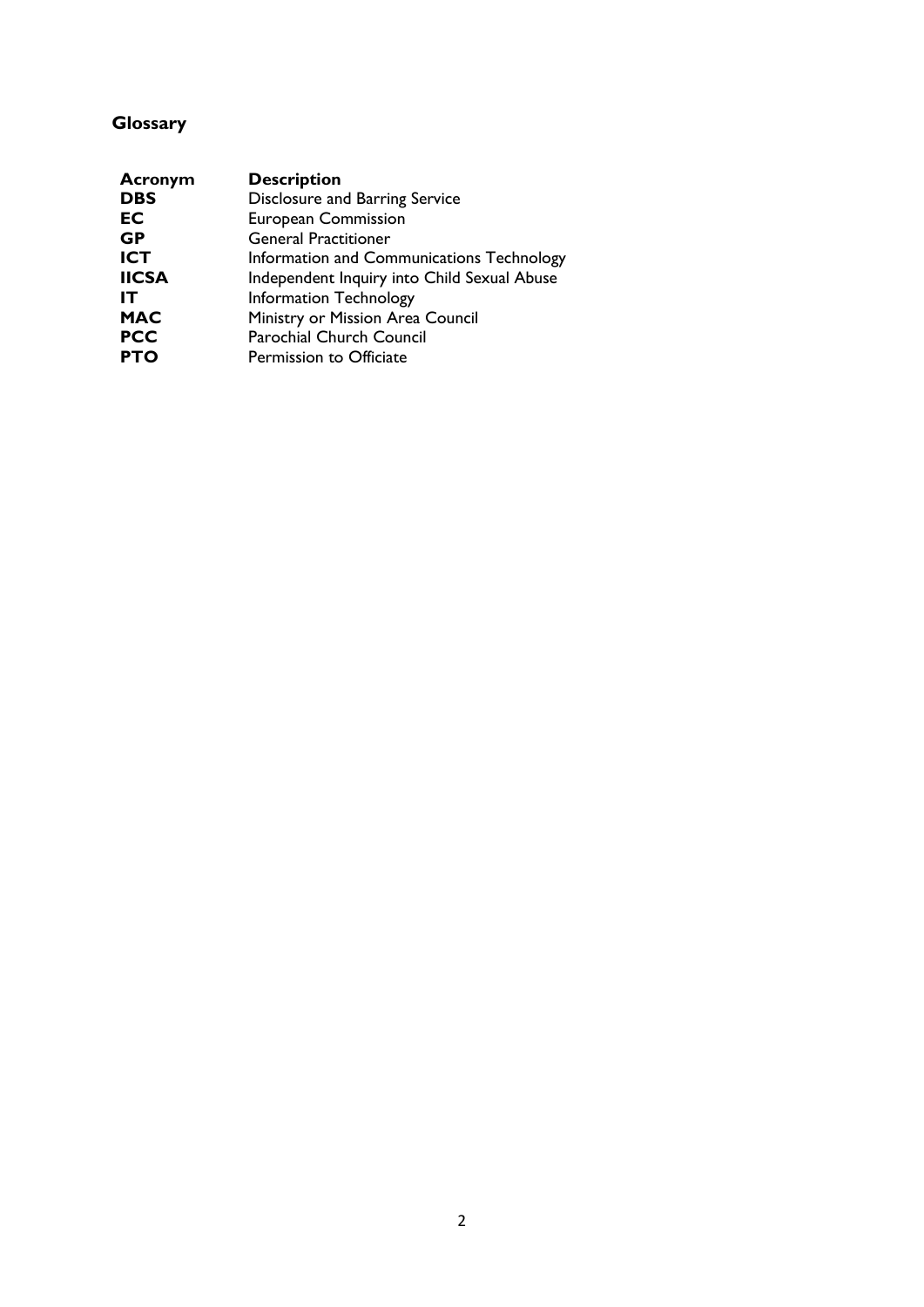#### **Introduction to Safeguarding Guidance**

<span id="page-3-0"></span>The Church in Wales promotes and encourages safer practice in the work undertaken with children and adults at risk. The Church aims to create and maintain an organisational culture that reflects the importance of safeguarding children and adults at risk. The welfare of children and adults at risk is at all times paramount and takes precedence over all other considerations. Safeguarding is part of our core faith and an integral feature of Christian life in our churches.

#### **What is safeguarding?**

Safeguarding means preventing and protecting children and adults at risk from abuse or neglect and educating those around them to recognise the signs and dangers. Safeguarding includes protecting children and adults at risk from abuse and maltreatment, preventing harm to their health or development, ensuring children grow up with the provision of safe and effective care, and taking action to enable all children and adults at risk to have the best outcomes.

#### **Safeguarding in the Church**

Churches open their doors to everyone and can be called upon to help at any time, particularly in a crisis. It is important that all people within the Church are trained to know how to work confidently and effectively with children and adults at risk. Expert guidance is needed, particularly when an allegation of abuse is raised or a concern arises. Although churches are not regulated in the same way as statutory organisations, they are expected to follow the principles and duties laid out within the Wales Safeguarding Procedures. In addition, the Church is accountable to the Charity Commission as part of the voluntary or 'third sector'. The Charity Commission requires every organisation that works with children, to have a safeguarding policy.

The Church in Wales sets a clear expectation that all clergy, staff and volunteers are familiar with and understand the Safeguarding Policy and related guidance. Further, it is expected that they follow the professional advice of the Provincial Safeguarding Officers. Failure to do so may not only create safeguarding-related risk, but it may also call into question a church's insurance arrangements. Where their advice has not been followed, the Provincial Safeguarding Officers will report the matter to the Provincial Safeguarding Panel. Panel may require that the Diocesan Bishop, Incumbent or other employer remove an individual from working with children or adults at risk. Further, the Disciplinary Tribunal of the Church in Wales shall have power to hear and determine a complaint, whensoever it arises, of a failure to comply with advice from the Provincial Safeguarding Panel without reasonable excuse.

#### **Duty of care**

Any organisation that has contact or works with children and adults at risk has a duty of care to ensure that these particular groups of people are properly cared for and protected. This duty of care is particularly important for churches because churches welcome everyone and require adults and children to work together in close proximity, such as Sunday school sessions, pastoral care, prayer ministry and holiday clubs.

# **Safeguarding Governance**

Safeguarding in the Church in Wales is governed by the Safeguarding Committee. This Committee reports to the Standing Committee of the Governing Body in relation to the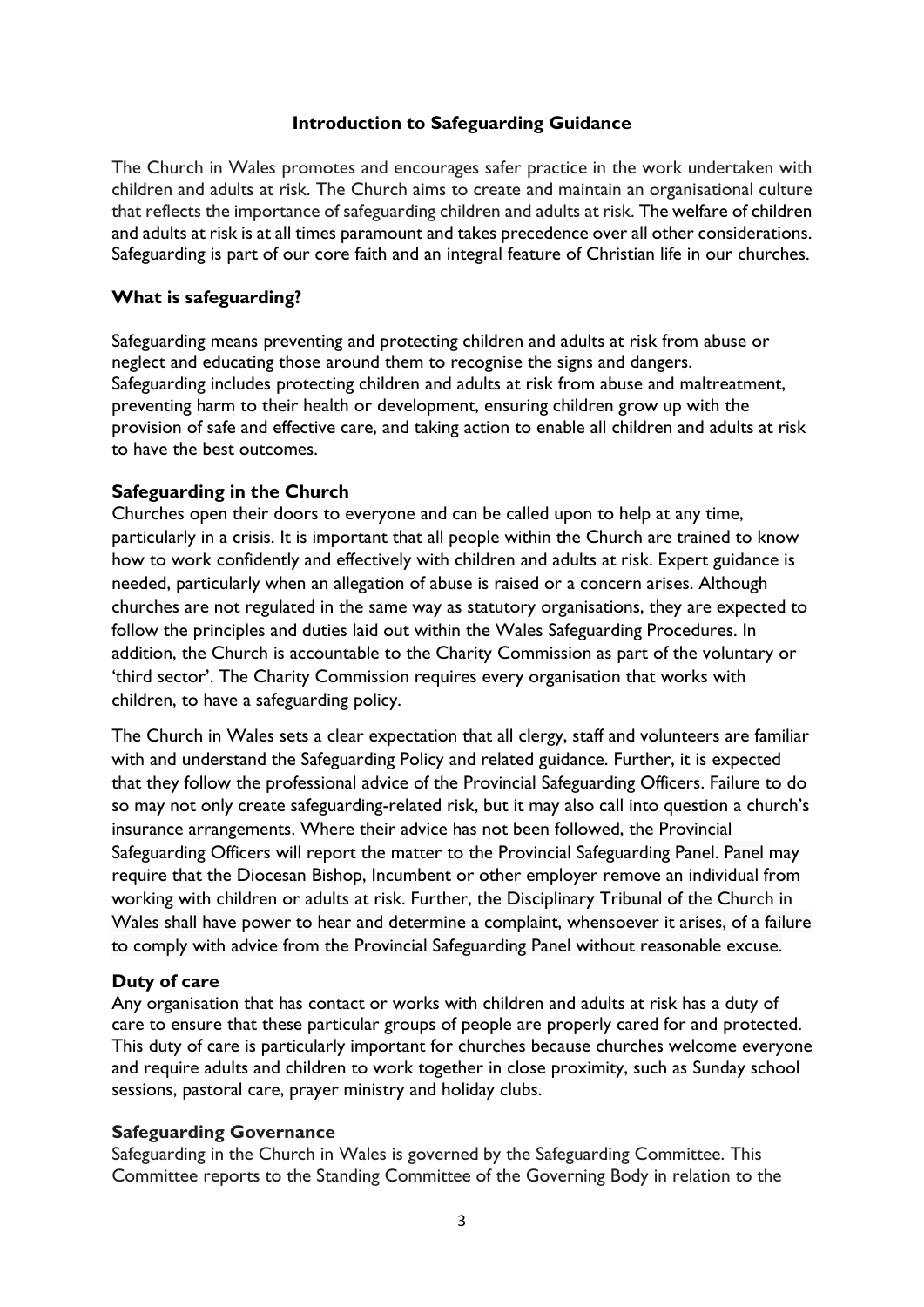adoption and implementation of the Safeguarding principles, standards and the Church in Wales Safeguarding Policy [NEW\\_Safeguarding\\_Policy\\_-\\_GB\\_approved\\_Nov\\_2020.pdf](https://www.churchinwales.org.uk/documents/1555/2064_-_NEW_Safeguarding_Policy_only_i.pdf). Several workstreams report to the Committee that are led and directed by the Provincial Safeguarding Team (PST). The Provincial Safeguarding Panel provides quality assurance of the work of the Provincial Safeguarding Team, in particular its response to casework. The Panel have access to all casework and process to fulfill this function. It also acts as a source of expert advice to support the PST with complex cases. Further, the Panel are able to provide recommendations to all clergy on safeguarding matters and the required response. A Triage meeting operates on a periodic, usually monthly basis, to provide the forum for discussion of cases where joint-working and information-sharing is required by staff within the Provincial Safeguarding Team, Legal Department and the People Services department. This allows an effective response for cases that require co-ordination across these disciplines.

The PST work closely with colleagues across the dioceses with specific responsibilities laid out for provincial and diocesan safeguarding roles. These responsibilities are detailed at Appendix A – Provincial Safeguarding Team Responsibilities & Appendix B – Diocesan Safeguarding Responsibilities.

#### **Safeguarding Principles**

In meeting its duty to safeguard and protect children and adults at risk, the Church will adopt the following general principles of safeguarding.

*Adopt a preventative approach* – be alert to the potential or suspected abuse or risk of abuse or harm and seek care and support before a problem escalates.

*Listen to the voice of the child or adult at risk* – listen to the wishes, needs and well-being of children and adults at risk.

*Share information* - share appropriate information and have direct access to advice to discuss any safeguarding concerns.

*Multi-agency working* - work with statutory and voluntary agencies in a co-operative way to safeguard and promote the well-being of children and adults at risk.

#### **Safeguarding standards**

The Church in Wales will address the following standards to deliver effective safeguarding.

*Safeguarding Policy* - adopt a formal, working safeguarding policy.

*Developing Safeguarding Awareness and Training* – deliver effective safeguarding training. *Safer Recruitment* - adopt a safer recruitment policy for paid and voluntary workers.

*Management of Workers* – appropriately manage, supervise, and support all workers.

*Working Safely* - adopt safe working practice, carrying out appropriate risk assessments for organised activities.

*Communicating effectively* - know how to talk with, listen and relate to children and adults at risk with whom they come into contact.

*Responding to Concerns* - develop awareness of abuse and be able to recognise possible signs and symptoms to respond appropriately.

*Pastoral Care* - ensure pastoral care and support is available to all those affected by abuse. *Managing those who pose a risk* - supervise and manage those who pose a risk to others. *Working in partnership* – work collaboratively to ensure appropriate safeguarding procedures,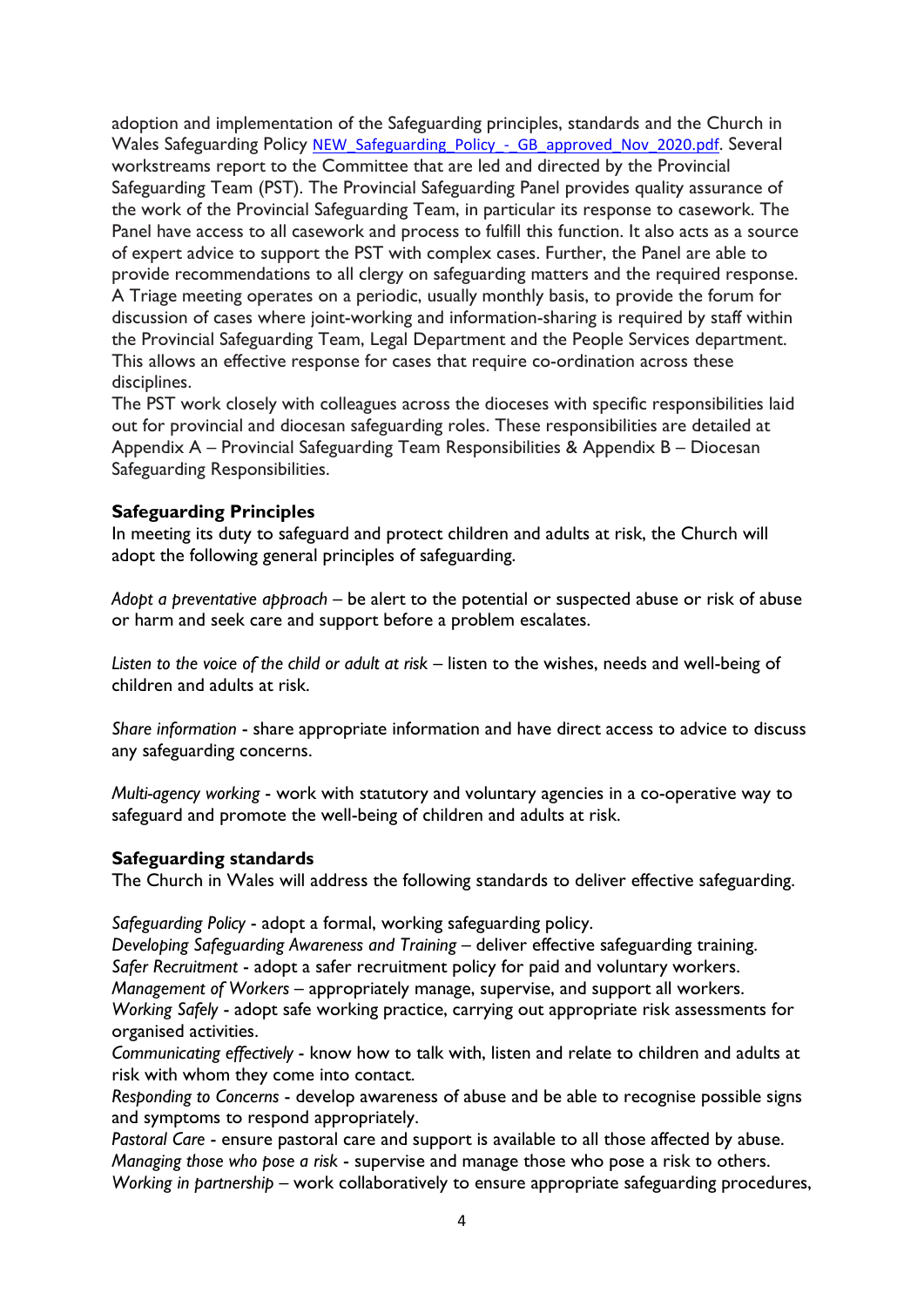processes and guidance are in place.

#### L**egislation and Wales Safeguarding Procedures**

[The Social Services and Well-being \(Wales\) Act 2014](https://www.legislation.gov.uk/anaw/2014/4/contents) provides the legal framework for improving the well-being of people who need care and support. The Act is made up of 11 Parts with Part 7 relating to Safeguarding specifically. An easy-to-follow guide to the Act is provided by Social Care Wales at [https://socialcare.wales/hub/sswbact.](https://socialcare.wales/hub/sswbact) This legislation provides the framework for Safeguarding in Wales.

Accompanying the Act, the Welsh Government has published statutory safeguarding guidance [Working Together to Safeguard People.](https://gov.wales/safeguarding-guidance)

The Wales Safeguarding Procedures have been designed to enable the application of the legislative requirements and expectations of the Social Services and Well-being (Wales) Act 2014. The aim is to improve person-centred outcomes for adults at risk of abuse and neglect and children at risk. The Procedures are found at<https://www.safeguarding.wales/>

The procedures also recognise other relevant legislation, guidance and protocols. For example, the [Domestic Abuse \(Violence against Women, Domestic Abuse and Sexual](https://www.legislation.gov.uk/anaw/2015/3/contents)  [Violence \(Wales\) Act 2015.](https://www.legislation.gov.uk/anaw/2015/3/contents)

# **Safeguarding - Definitions**

#### **Children**

The Social Services and Well-being (Wales) Act 2014 and accompanying guidance define a 'child' as a person who is aged under 18.

# **Adults at Risk**

The Social Services and Well-being (Wales) Act 2014 defines an adult at risk as being an adult who: - (a) is experiencing or is at risk of abuse or neglect; (b) has needs for care and support (whether or not the local authority is meeting any of those needs); and (c) as a result of those needs is unable to protect himself or herself against the abuse or neglect or the risk of it.

#### **A child at risk**

The Social Services and Well-being (Wales) Act 2014 defines a child at risk as a child who: is experiencing or is at risk of abuse, neglect or other kinds of harm; or has needs for care and support (whether or not the local authority is meeting any of those needs).

It is important to note: the use of the term 'at risk' means that actual abuse or neglect does not need to occur, rather early interventions to protect a child at risk should be considered to prevent actual harm, abuse and neglect.

#### **Harm** is: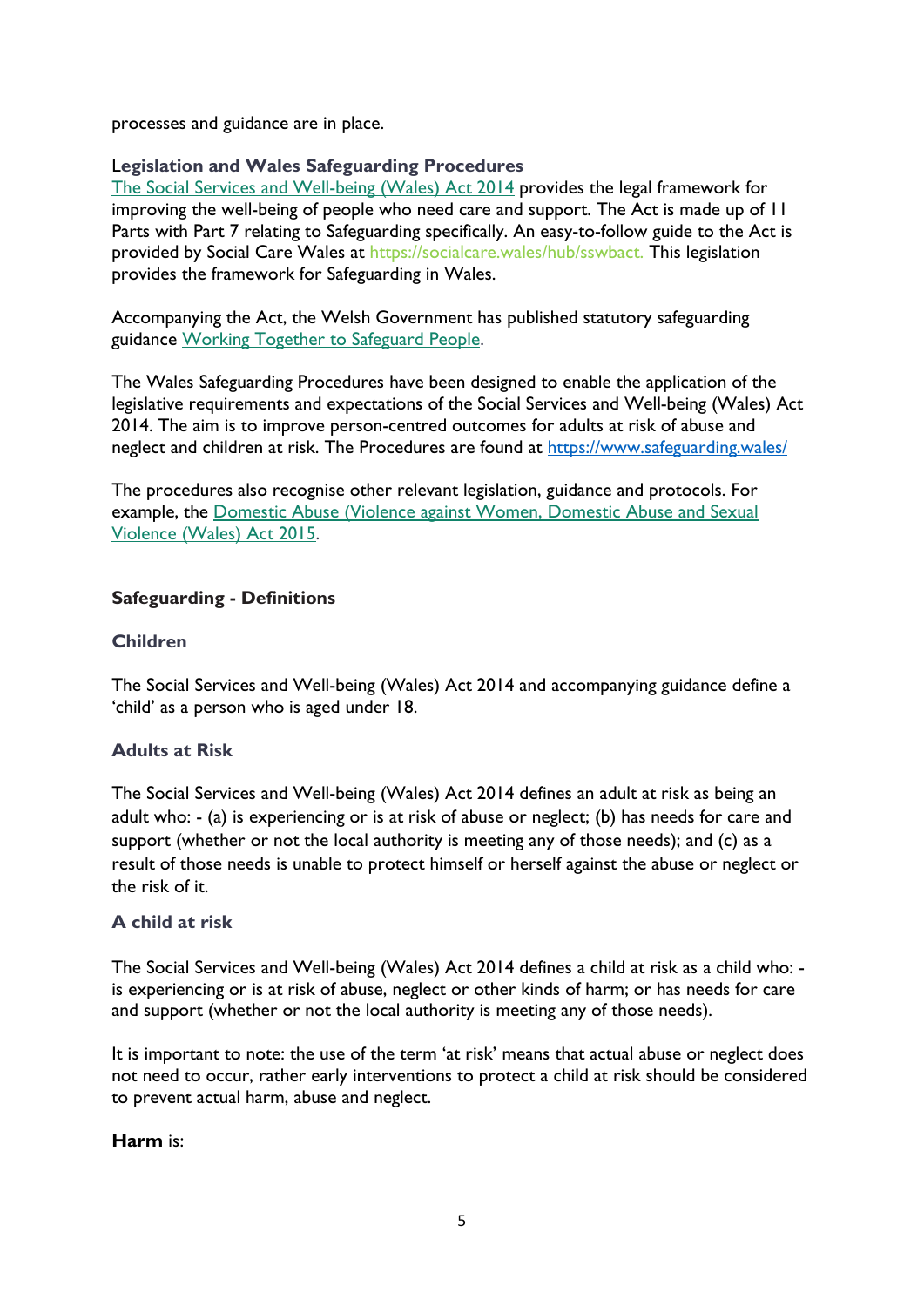- ill treatment this includes physical abuse, sexual abuse, neglect, emotional abuse and psychological abuse, financial abuse.
- the impairment of physical or mental health (including that suffered from seeing or hearing another person suffer ill treatment).
- the impairment of physical intellectual, emotional, social or behavioural development (including that suffered from seeing or hearing another person suffer ill treatment).

#### **Significant harm**

Concerns about likely or actual significant harm to a child is the threshold for initiating safeguarding enquiries by the Local Authority [s47 enquiries under the Children Act 1989]

There is no statutory definition of significant harm. Therefore, practitioners must consider:

*'Where the question of whether harm is significant turns on the child's health or development, the child's health or development is to be compared with that which could reasonably be expected of a similar child* (*[Section 31\(9\)](https://uk.practicallaw.thomsonreuters.com/4-511-1473?originationContext=document&transitionType=PLDocumentLink&contextData=(sc.Default))*, **Children Act 1989**.)'

#### **Signs of Abuse**

Child Abuse - The Wales Safeguarding Procedures give many examples of the signs of different forms of child abuse. The guidance can be found here <https://www.safeguarding.wales/chi/cp/c1p.p2.html>

Some common signs that there may be something concerning happening in a child's life include:

- unexplained changes in behaviour or personality
- becoming withdrawn
- seeming anxious
- becoming uncharacteristically aggressive
- lacks social skills and has few friends if any
- poor bond or relationship with a parent
- knowledge of adult issues inappropriate for their age
- running away or going missing
- always choosing to wear clothes which cover their body.

These signs don't necessarily mean that a child is being abused, there could be other things happening in their life which are affecting their behaviour. You may also notice some concerning behaviour from adults who you know have children in their care, which makes you concerned for the child/children's safety and wellbeing.

Adult Abuse - The Wales Safeguarding Procedures give many examples of the signs of different forms of abuse of adults. The guidance can be found here <https://www.safeguarding.wales/adu/ap/a1p.p2.html>

#### **Roles of statutory organisations (Local Authority and Police)**

Children - The Social Services and Wellbeing Act (Wales) 2014 sets out at section 130(4)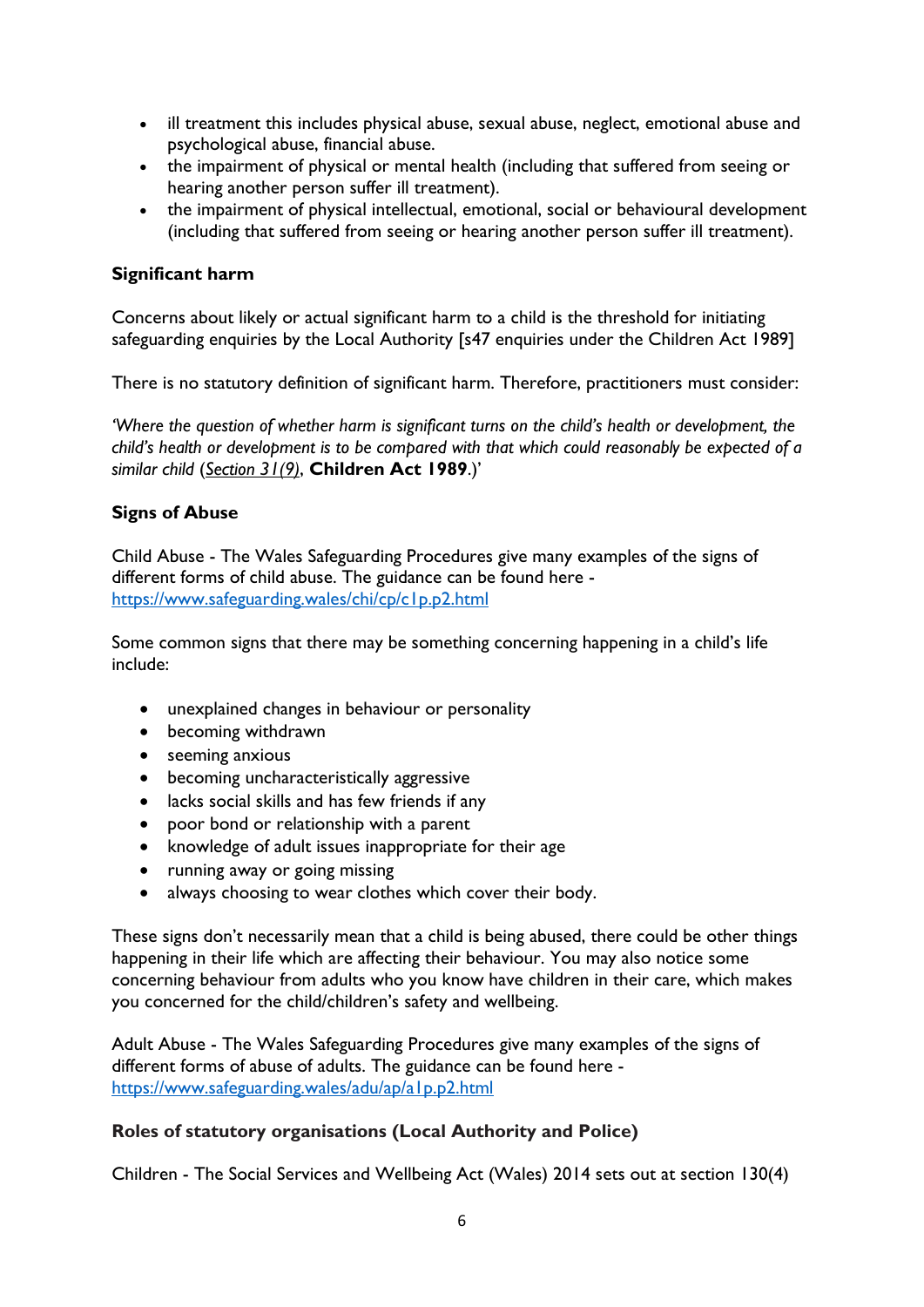the definition of a child at risk (as outlined above). It further sets out that when a child has been reported under section 130 of the 2014 Act, the local authority must consider whether there are grounds for carrying out an investigation under section 47 of the Children Act 1989. Section 47 requires that where a local authority has reasonable cause to suspect that a child "is suffering, or is likely to suffer, significant harm" the local authority shall make or cause to be made such enquires as it considers necessary to enable it to decide whether it should take any action to safeguard or promote the child's welfare.

Adults at Risk – The Social Services and Wellbeing Act (Wales) 2014 sets out at Section 126 (2):- "If a local authority has reasonable cause to suspect that a person within its area (whether or not ordinarily resident there) is an adult at risk, it must:- (a) make (or cause to be made) whatever enquiries it thinks necessary to enable it to decide whether any action should be taken (whether under this Act or otherwise) and, if so, what and by whom; and (b) decide whether any such action should be taken."

When to report a safeguarding concern to Police:

The Wales Safeguarding Procedures explains- If a member of the public or practitioner has reasonable cause to suspect that a child, including an unborn child, is at risk the report must be made as soon as possible to the local authority. However, if there are immediate concerns about a child's safety or a criminal offence against a child, they must contact the emergency services without delay to protect the child/children from the risk of serious harm.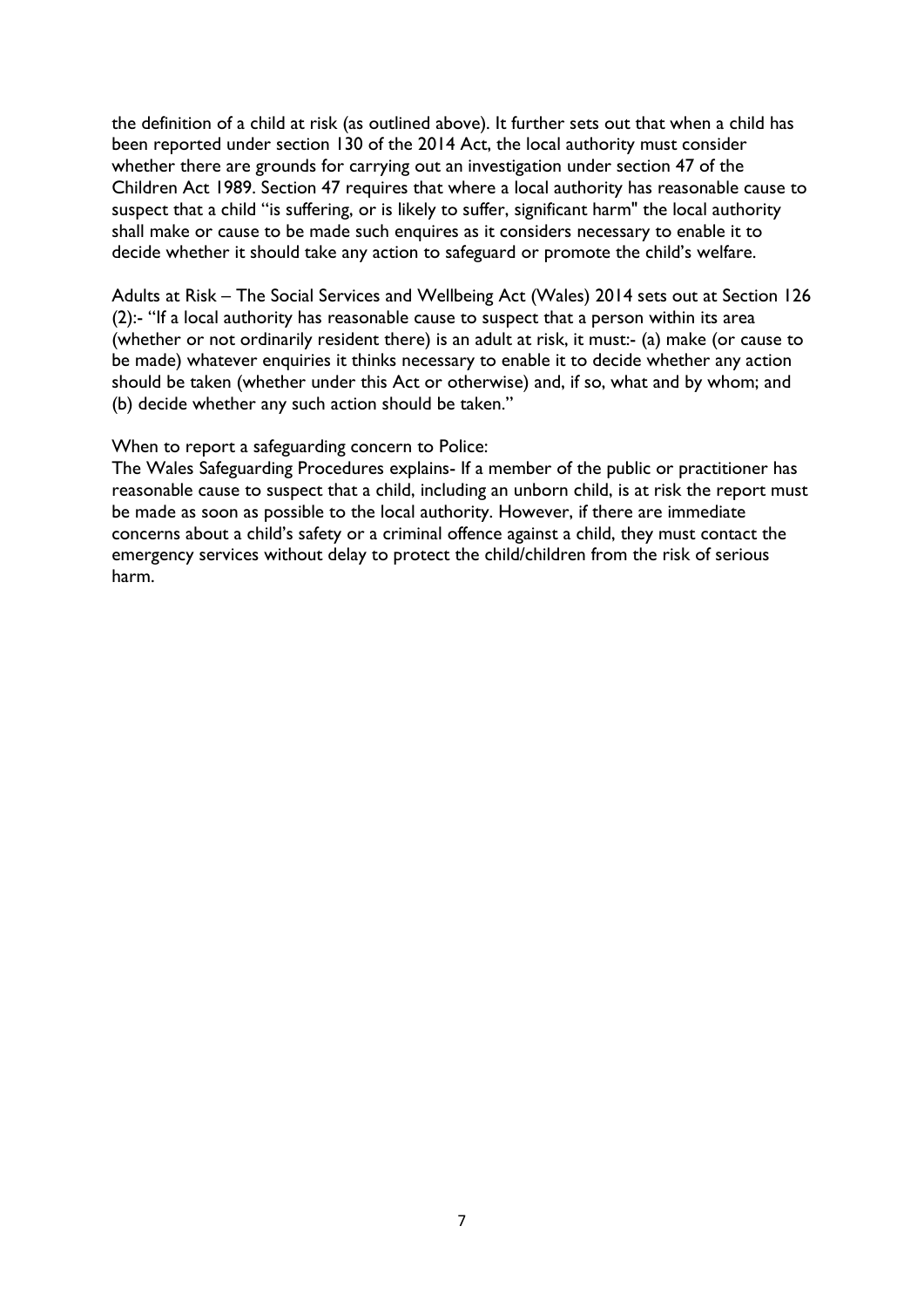# <span id="page-8-0"></span>**Appendix A**

# **Provincial Safeguarding Team responsibilities**

#### **Director of Safeguarding – key responsibilities:**

- Provide leadership for the work of the Provincial Safeguarding Team;
- Ensure that appropriate arrangements are made to support and listen to survivors of abuse;
- Ensure that the safeguarding policy, procedures and operating protocols are comprehensive and regularly reviewed and updated to reflect lessons learned from casework and formal reviews in the Church in Wales and other faith organisations;
- Be an ambassador for excellence in safeguarding practice and culture;
- Ensure that the safeguarding training team design and deliver a comprehensive suite of regularly updated and refreshed, peer-reviewed, casework-informed training modules;
- Ensure that the Church in Wales learns from and makes changes as a result of externally produced reports, including IICSA;
- Build strong working relationships across the Church in Wales and other organisations;
- Work closely with the Director of HR to ensure that policies are in place to ensure that safer recruitment practices are implemented for all;
- Work with the Director of HR to ensure that, when managing allegations against employees and office holders, best practice is observed in the application of policies and processes;
- Be the principal officer supporting the work of the safeguarding governance committees including the Provincial Safeguarding Panel and advocating that safeguarding features on all governance agendas;
- Make arrangements for regular and robust external audit of safeguarding casework practice, policies and procedures.

# **Safeguarding Manager – key responsibilities:**

- Lead the team of provincial safeguarding officers ensuring: that the advice they give, the casework they undertake, the reports they write and the interactions they have with statutory agencies and other faith-based organisations is of high quality and conforms with best practice and, in the case of written reports, conform with the standards expected for admission of evidence in court;
	- that work is carried out in compliance with the Wales Safeguarding Procedures;
- Ensure that professional supervision arrangements are in place for all those carrying out casework;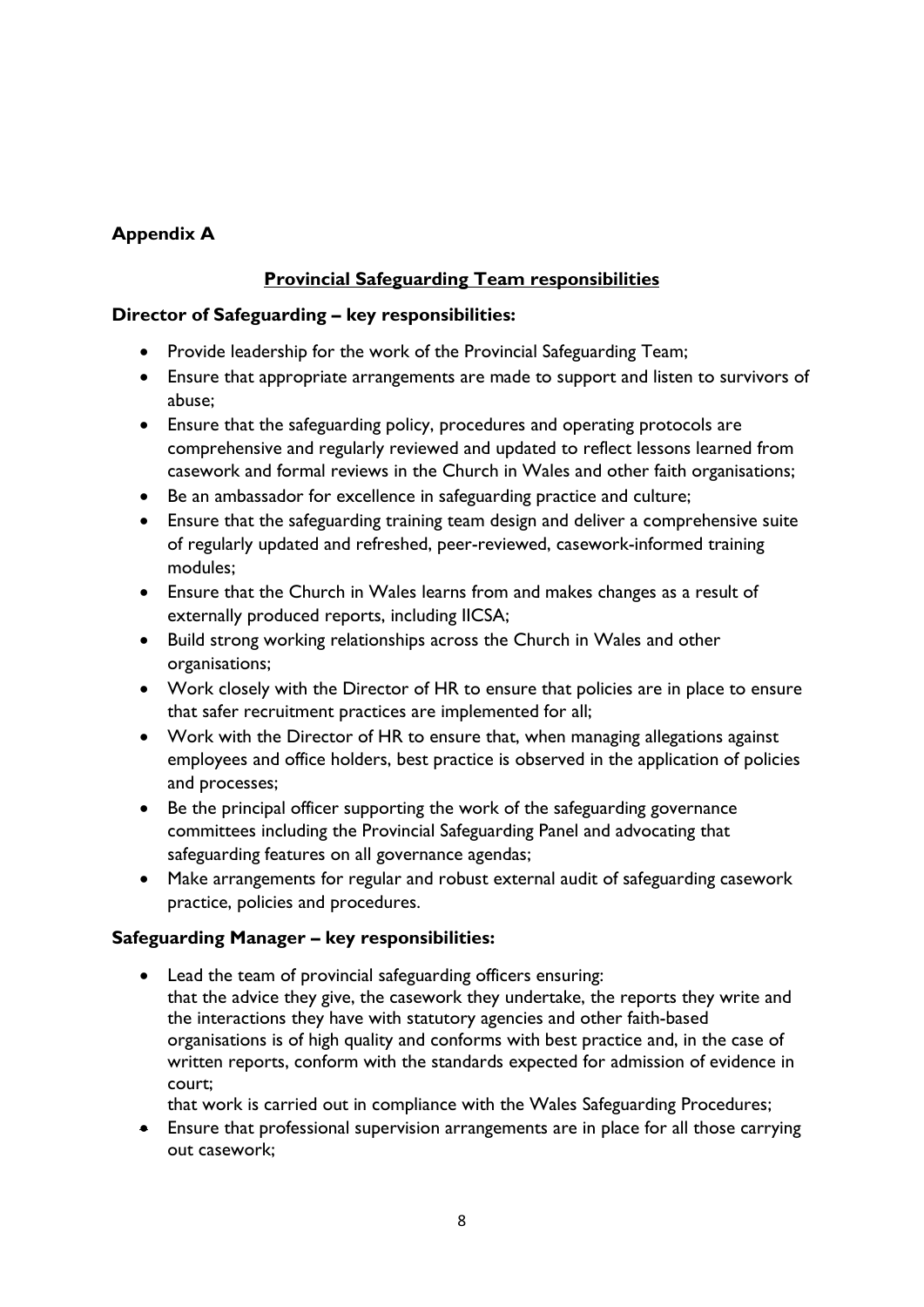- To ensure that information held by the safeguarding team is stored securely and that appropriate systems are in place for casework management and that information is held in a form where it may easily be accessed and cross referenced;
- Ensure that survivors of abuse are signposted to available support;
- Be responsible for the development of the content, and effective communication of the Provincial Safeguarding policy and supporting guidance, ensuring that it is updated regularly to include new legislative and best practice requirements as well as new advice developed in response to new situations or unanticipated questions;
- Contribute to the audit of casework practice and the implementation of safeguarding policies and procedures within Dioceses;
- Working with the Director of Safeguarding and safeguarding trainers, contribute to the development of a suite of safeguarding training material to be delivered within the Church in Wales. This would include the embedding of learning from casework, audit, review and recommendations into a continuous learning culture to improve the response to safeguarding;
- Work with other members of the Provincial Office team to ensure the effective management of adverse Disclosure and Barring checks;
- Undertake specific projects in relation to changes in recommended practice or in connection with national enquiries;

# **Provincial Safeguarding Officer – key responsibilities:**

This role is undertaken by a team of three members of staff who though working provincially, primarily fulfil the responsibilities for a pair of dioceses each, these being – Brecon and St Asaph; Llandaff and Monmouth; St Davids and Swansea & Brecon.

- Deal with all safeguarding concerns and allegations within the Province;
- Receive reports and keep appropriate records of safeguarding concerns/ allegations regarding the abuse of children, young people and vulnerable adults;
- Assess information and determine, in conjunction with the Safeguarding Manager, whether there is a risk to children, young people and vulnerable adults;
- Be responsible in consultation with the Safeguarding Manager for referral to, and liaison with, the appropriate authorities and be able to write and present reports on sensitive case material;
- Ensure that all aspects of the Church in Wales' Safeguarding Policies and Procedures are communicated and implemented;
- Assist in the provision of appropriate support, continuous improvement and safeguarding knowledge for all Church in Wales staff;
- Attend all appropriate Provincial meetings and, if required, prepare and present reports;
- Liaise with Bishops and Senior Clergy on a range of safeguarding matters and, provide support, advice and information in relation to specific casework issues that may arise;
- Assist the Director of Safeguarding in future development of the service;
- Assist and contribute to the regular review and updating of policies and procedures as necessary.

# **Safeguarding Engagement and Assurance Officer – key responsibilities:**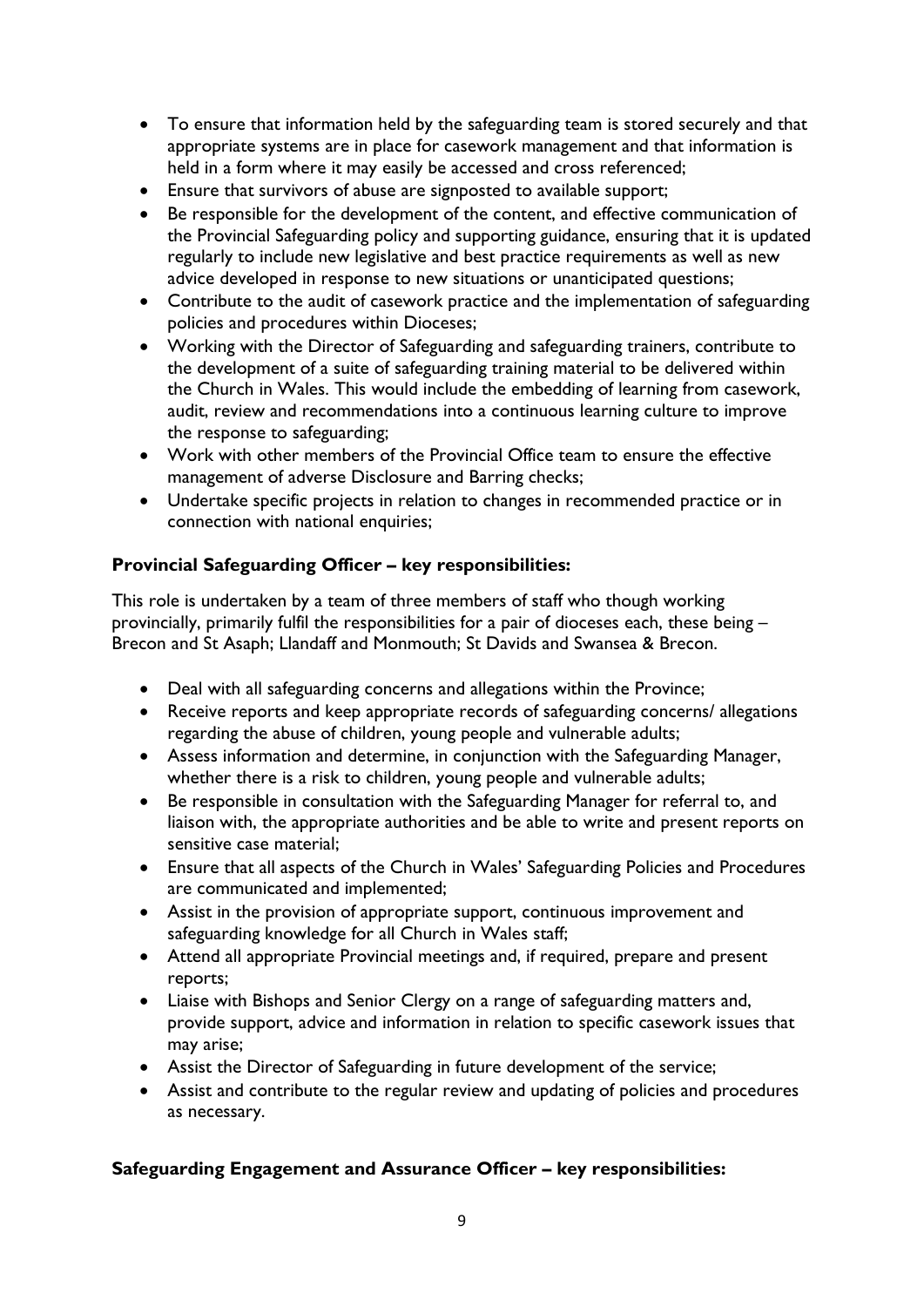In order to effectively implement the structure of diocesan safeguarding key responsibilities and gain assurance that they are being undertaken, there is a need for a continuous process of education, guidance, support and audit activity. This role would be performed by employed staff of the Provincial Safeguarding Team. They would be line-managed by the Director of Safeguarding, however, they would work closely with the dioceses to undertake their key responsibilities. The results of the engagement and audit activity would be communicated to Bishops' Offices, Archdeacons, Ministry Area Leaders and Councils to assist their role of providing leadership and direction in promoting a safe church within their geographical areas.

- engage with clergy, lay people and employed staff throughout the Church in Wales to promote safeguarding best practice, understanding of policies and procedures, information and education for safeguarding roles, responsibilities and requirements;
- co-ordinate regular safeguarding audit activity within the province, diocese and ministry areas in liaison with the Director of Safeguarding. This would include
	- $\triangleright$  that records of clergy, licenced lay ministers, lay people and employees are maintained at the relevant provincial, diocesan or ministry area level to enable a prompt response to enquiries and enable tracking of safer recruitment compliance, and safeguarding training;
	- $\triangleright$  that personnel files, including clergy files, are maintained to record information in relation to blemished criminal records checks and/or safeguarding concerns, on the advice of a provincial safeguarding officer;
	- $\triangleright$  implementation of safeguarding agreements to monitor and contribute to managing risk, including a comprehensive handover of risk management and safeguarding for new clergy;
	- $\triangleright$  that an "activity risk assessment" is completed and reviewed regularly for each activity, which is associated with either children or adults at risk, and run in the name of the Church;
	- $\triangleright$  any hire agreement with any person/body wishing to hire church premises must contain a provision whereby the person/body hiring the premises agrees to comply with the relevant safeguarding guidance.
- consider information and themes from quality assurance processes e.g. lessons learnt reviews, independent audits and file audits to make recommendations to improve safeguarding arrangements.

# **Lead Safeguarding Trainer – key responsibilities:**

- To deliver excellent safeguarding training across the Church in Wales:
	- o Appropriate for learners' context and needs;
	- o Sensitive to personal issues which training may bring up for those being trained; responding appropriately to any disclosures or distress;
	- o Differentiating between the levels of responsibility the learners have for safeguarding in practice;
	- o Respecting prior learning and experience;
	- o Working with volunteers, employees and clergy as appropriate, encouraging a collaborative approach;
	- o In diverse venues and contexts across the Wales;
	- o Relating the training to the wider mission and life of the Church.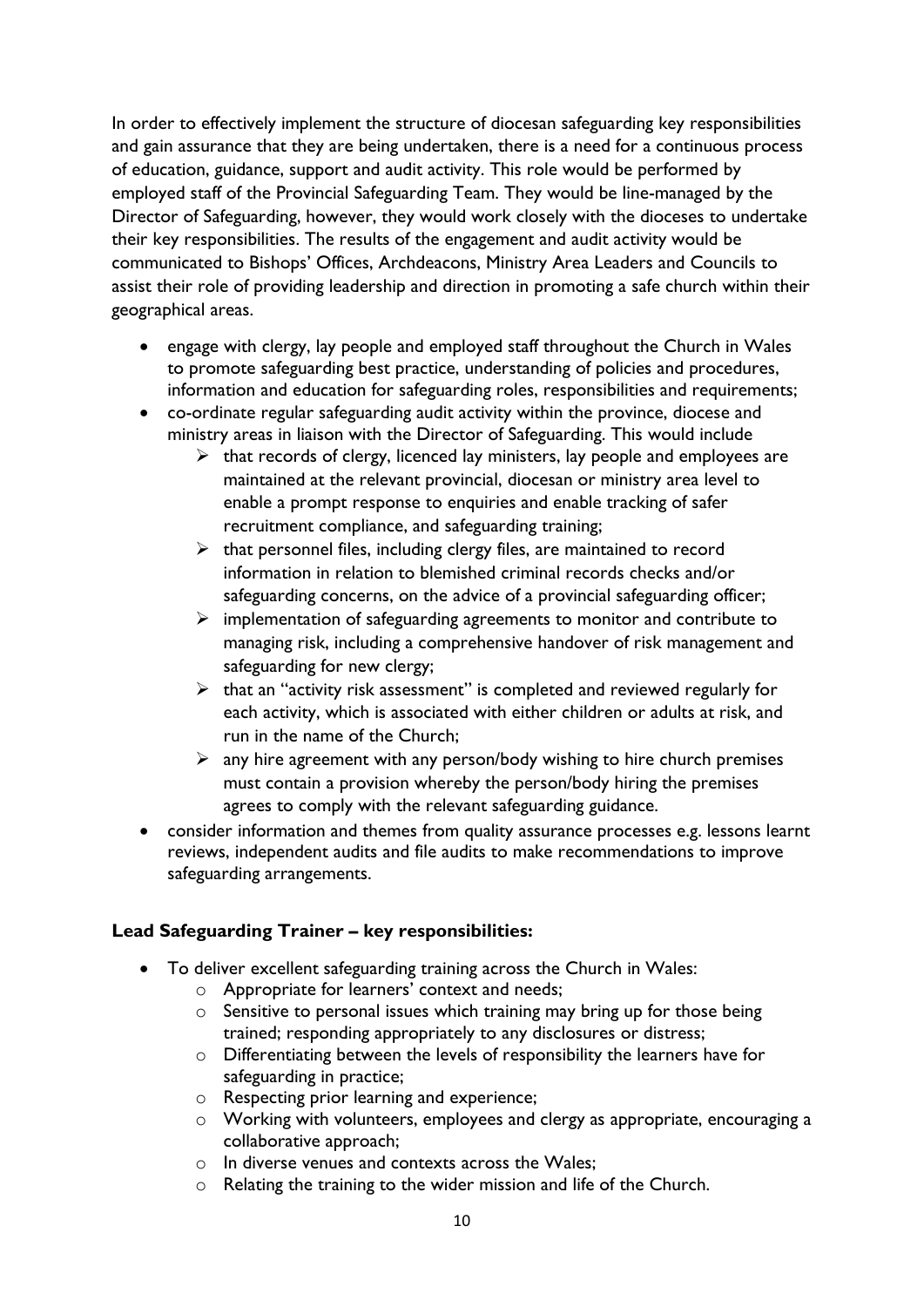- To develop, a suite of training packages tailored to the different roles within the Church in Wales:
	- o Working closely with the safeguarding team;
	- o Drawing on best practice within safeguarding training and adult education promoting a 'culture of attentiveness';
	- o Using to best effect online and distance learning technologies;
	- o Gathering and evaluating feedback in order to ensure continued improvement in the delivery and content of the packages;
	- o Supporting and disseminating the Church in Wales safeguarding policy, helping people understand how to apply it in their context.
- To act as a supportive member of the Safeguarding Training Team contributing to an ethos of collaboration and continual improvement;
- To keep up to date with developments:
	- o in the Church in Wales' Safeguarding Policy, safeguarding good practice and relevant legislation, and ensure that these are reflected in training;
	- o in teaching, adult education, and ICT.

#### **Safeguarding Trainer – key responsibilities:**

- To deliver excellent safeguarding training across the Church in Wales:
	- $\triangleright$  Appropriate for learners' context and needs;
	- $\triangleright$  Sensitive to personal issues which training may bring up for those being trained; responding appropriately to any disclosures or distress.
	- $\triangleright$  Differentiating between the levels of responsibility the learners have for safeguarding in practice;
	- $\triangleright$  Respecting prior learning and experience;
	- $\triangleright$  Working with volunteers, employees and clergy as appropriate, encouraging a collaborative approach;
	- $\triangleright$  In diverse venues and contexts across the Wales;
	- $\triangleright$  Relating the training to the wider mission and life of the Church.
- To contribute to the development, in collaboration with the Director of Safeguarding and Lead Safeguarding Trainer, a suite of training packages tailored to the different roles within the Church in Wales:
- To assist in the continuous improvement culture within the Church in Wales to provide an effective link between training, safeguarding policies, guidance, and casework.
- To keep up to date with developments:
	- o in the Church in Wales Safeguarding Policy, safeguarding good practice and relevant legislation, and ensure that these are reflected in training
	- o in teaching, adult education, and ICT.
- To develop and maintain good relationships with appropriate staff in the six dioceses.

#### **Safeguarding Administrator – key responsibilities:**

• Providing general administrative support to the Provincial Safeguarding Team including: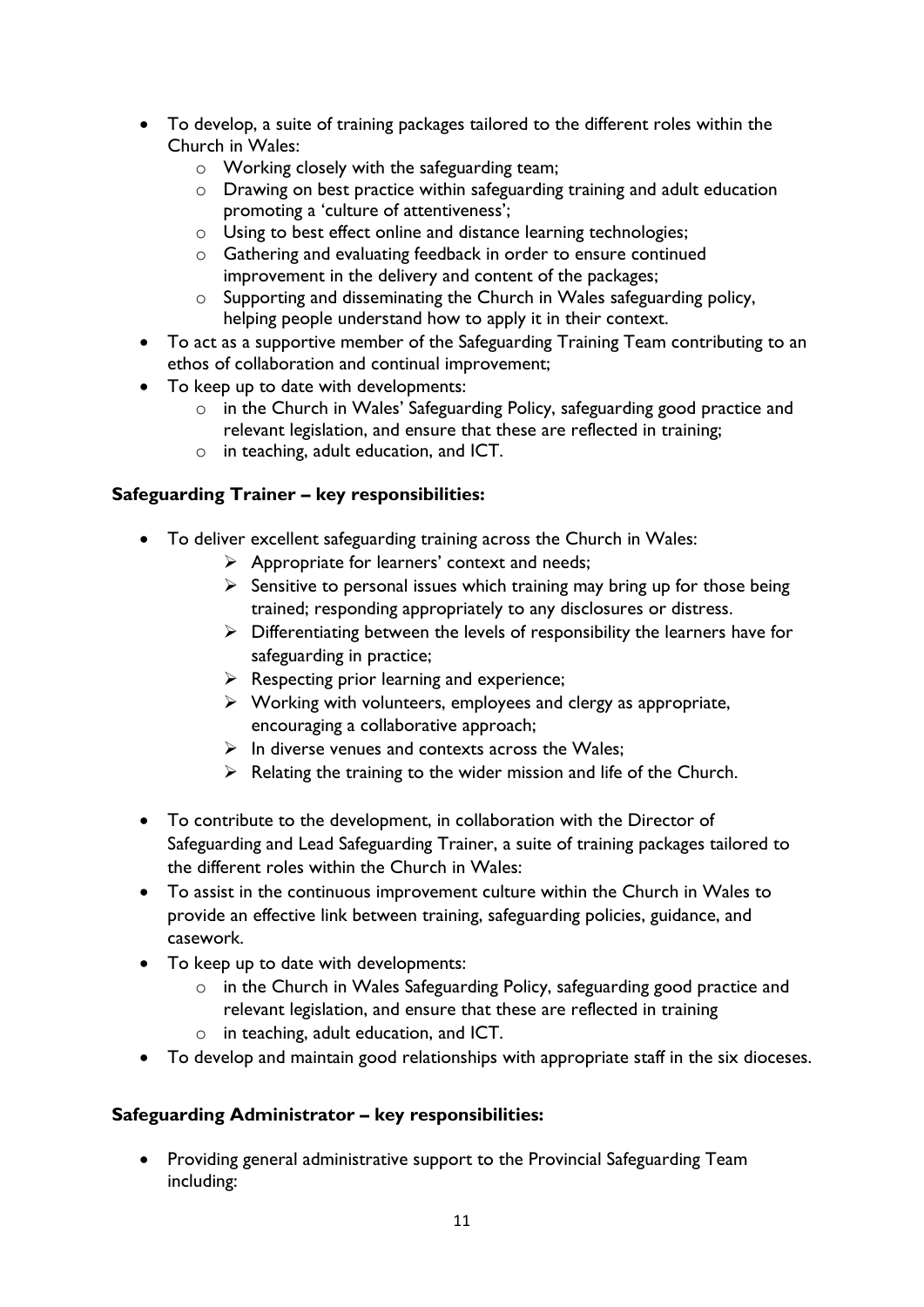- o Undertaking administrative tasks relating to the monitoring of implementation and updating of safeguarding policy and procedures.
- o Ensuring that casework and training databases remain accurate and up-todate, interrogating those databases and compiling relevant reports, and liaising with the Communications & Technology Team on developing and populating appropriate new databases.
- o Assisting internal and external auditors with access to relevant records.
- o contributing to content management of safeguarding pages on the Church in Wales website.
- o participating in and taking minutes of department and project meetings.
- Providing efficient administration to facilitate the full range of delivery of safeguarding training including by:
	- o Responding to training enquiries, managing the booking process for training and issuing invitations
	- o Ensuring that events and resources are promoted in a timely manner and working with others to raise awareness of the importance of safeguarding training.
	- o Ensuring that all records are kept up-to-date, and suitably stored and shared.
	- o Sourcing and booking appropriate venues for face-to-face training delivery.
	- o Providing administrative support for web-based training and resources, including administration of online meetings via *Zoom*/*Microsoft Teams*.
	- o Collecting, collating and reporting on feedback from all training events and contributing to analysis of ongoing training needs across the Church.
	- o Contributing to production of high-quality materials and resources to support online and face-to-face learning.
- Participating in meetings of relevant safeguarding committees and groups (including the Safeguarding Panel, Safeguarding Committee and staff 'triage' group) by:
	- o Preparing and distributing agendas and papers.
	- o Sourcing and booking venues for face-to-face meetings and coordinating meetings by videoconference.
	- o Managing and supporting attendance and participation in face-to-face and virtual meetings.
	- o Taking and distributing minutes of meetings in consultation with the meeting chair.
	- o Liaising with colleagues to ensure that actions arising from these meetings are followed up.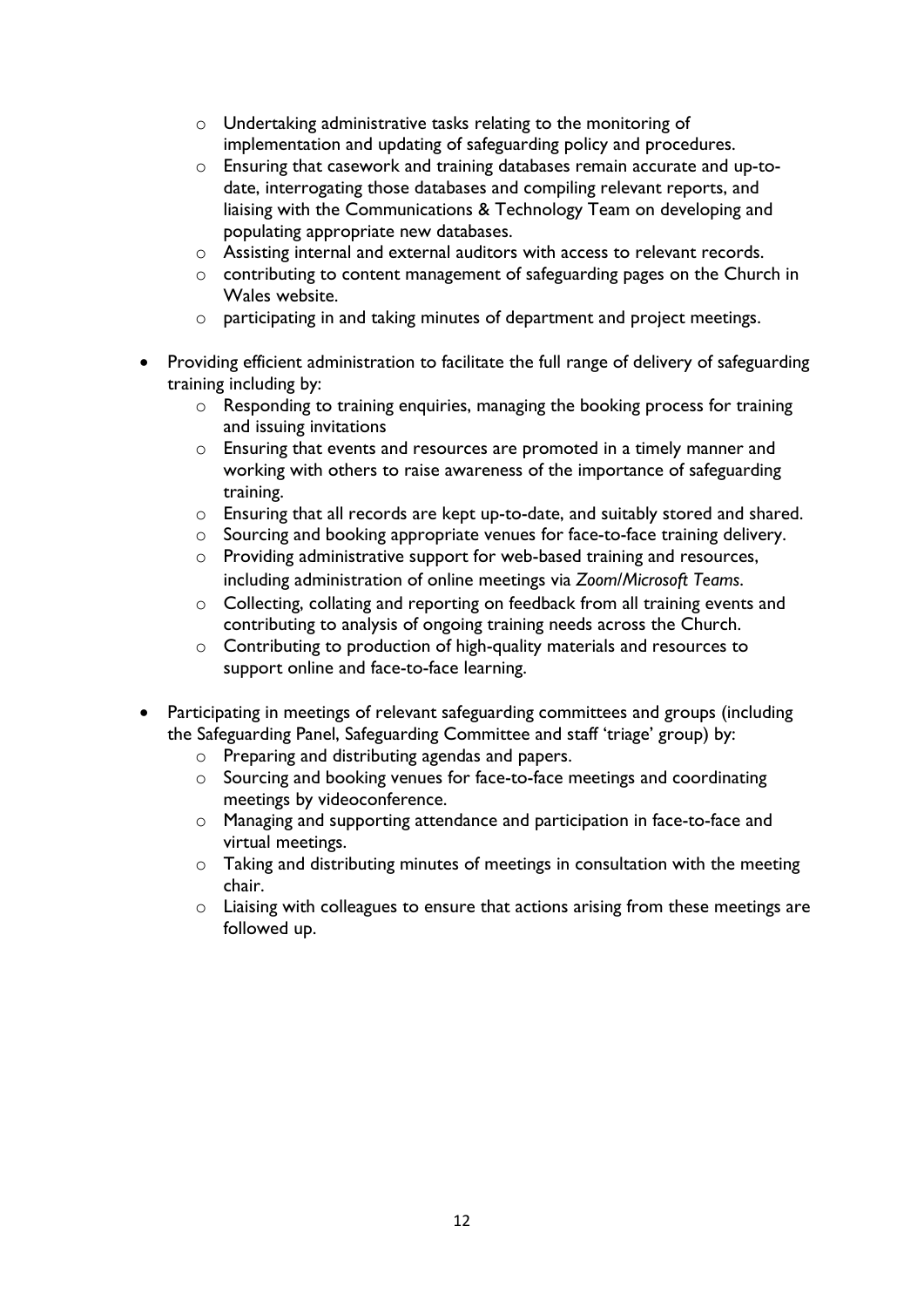# <span id="page-13-0"></span>**Appendix B**

### **Diocesan responsibilities**

#### **Lead Bishop for Safeguarding - Key Responsibilities:**

- provide provincial leadership and direction in promoting a safe church;
- communicate and promote key safeguarding messages both inside and outside the Church in Wales, in consultation with the Provincial Safeguarding Team and Safeguarding Committee;
- engage the Bench of Bishops, Governing Body and Safeguarding Committee in supporting safeguarding strategy, policy, guidance and training;
- participate as ex officio member of the Safeguarding Committee;
- engage with the Director of Safeguarding in key policy and practice developments;
- represent the Church in Wales in relevant ecumenical safeguarding activity;
- support Church in Wales participation in The Anglican Communion Safe Church Commission.

# *The following responsibilities can be addressed by Safeguarding Committee with the Lead Bishop for safeguarding's participation at committee meetings –*

- support the work of the Provincial Discernment Panel in ensuring that the discernment process is consistent with safer recruitment principles;
- support and encourage close working relationships between those responsible for Healing and Deliverance Ministry and the Provincial Safeguarding Team;
- support the role of St Padarn's Institute in promoting safeguarding through the provision of theological education.

# **Diocesan Bishop - Key responsibilities:**

- in consultation with the Lead Bishop for Safeguarding, communicate and promote key safeguarding messages both inside and outside the Church in Wales
- provide diocesan leadership and direction in promoting a safe church. Through leadership and communication, this would include setting an expectation that:
	- $\triangleright$  the Provincial Safeguarding Policy and associated guidance has been adopted throughout the diocese;
	- $\triangleright$  the safeguarding responsibilities as detailed in this document are fulfilled within the diocese, including Ministry Area/Mission Areas, cathedrals and churches;
	- $\triangleright$  the diocese provides arrangements to support survivors of abuse;
	- $\triangleright$  diocesan arrangements are consistent with safer recruitment principles;
	- $\triangleright$  all clergy (including those with PTO), licensed lay ministers and other church officers and lay people who have contact with children and/or adults at risk participate in regular safeguarding training;
	- $\triangleright$  safeguarding is a standing agenda item at Bishop's Senior Staff Meetings and that the provincial safeguarding officers are able to attend meetings, as required;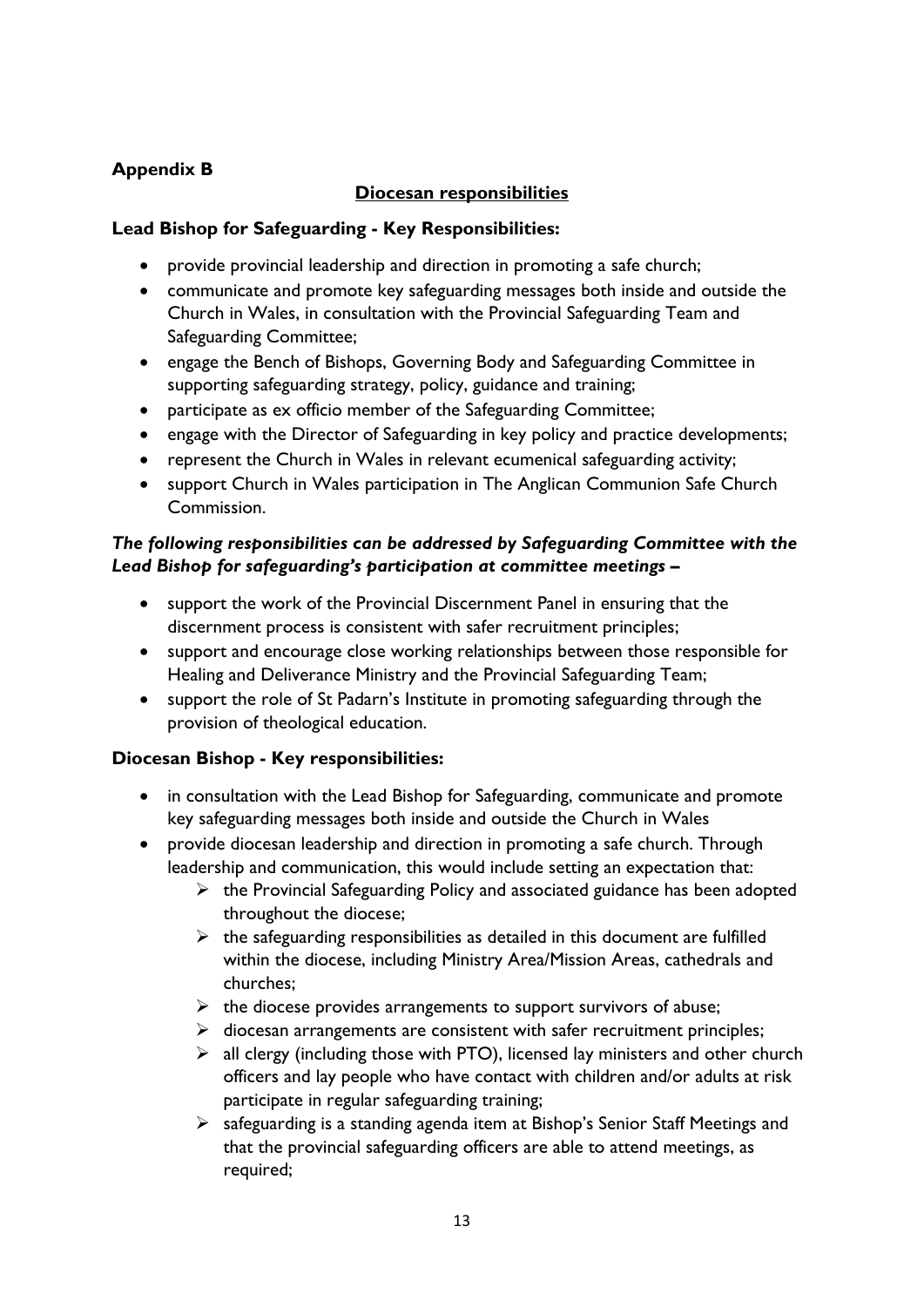- encourage and support the safeguarding role of Archdeacons, including their role in the management of serious safeguarding concerns in relation to clergy, church officers and others in positions of trust; and monitoring as part of the Archdeacons' responsibilities and visitations;
- when required, support the resolution of safeguarding matters which might arise through safeguarding casework, lessons learned reviews, audits or investigation of complaints. This would include implementing recommendations from the provincial safeguarding team and safeguarding panel without undue delay;
- discharge his/her legal duties to have regard for safeguarding in the authorisations of ministers and the exercise of discipline. This would include:
	- o where satisfied, directing a priest or deacon who has authority to officiate in the diocese to undergo a risk assessment;
	- o considering the suspension of any priest or deacon holding any preferment in the diocese if, on the basis of advice provided by a provincial safeguarding officer, the relevant individual presents a safeguarding risk;
	- o in cases involving a churchwarden, a MAC member, a secretary or treasurer of a MAC, a member of a church committee, a licensed reader or lay worker, considering suspension where the individual involved has been arrested on suspicion of committing an offence mentioned in Schedule 1 of the Children and Young Persons Act 1933 (or charged without having been arrested) or if the bishop is satisfied that an individual represents a safeguarding risk on advice provided by a provincial safeguarding officer.

# **Diocesan Safeguarding co-ordination:**

These responsibilities are suitable for a member of the Bishop's senior staff team or the Diocesan Secretary's senior staff team and require the support of both Bishop and Diocesan Secretary and the authority to operate across the Diocese.

#### **Key Responsibilities:**

- represent the diocese in providing relevant updates at the Safeguarding Committee;
- to advise the Director of Safeguarding if a safeguarding matter is not being dealt with properly by the provincial safeguarding team or other church body;
- maintain a diocesan central record of clergy and licensed lay ministers to enable a prompt response to enquiries and enable tracking of DBS compliance, renewals and safeguarding training.

*NB - Diocesan Board of Finance - Provide appropriate insurance to cover for all activities undertaken in the name of the diocese which involve children and adults at risk.*

# **Archdeacon - Key responsibilities:**

- in liaison with the diocesan Bishop, communicate and promote key safeguarding messages across the diocese;
- provide leadership and direction in promoting a safe church within Ministry / Mission Areas. Through leadership and communication, this would include: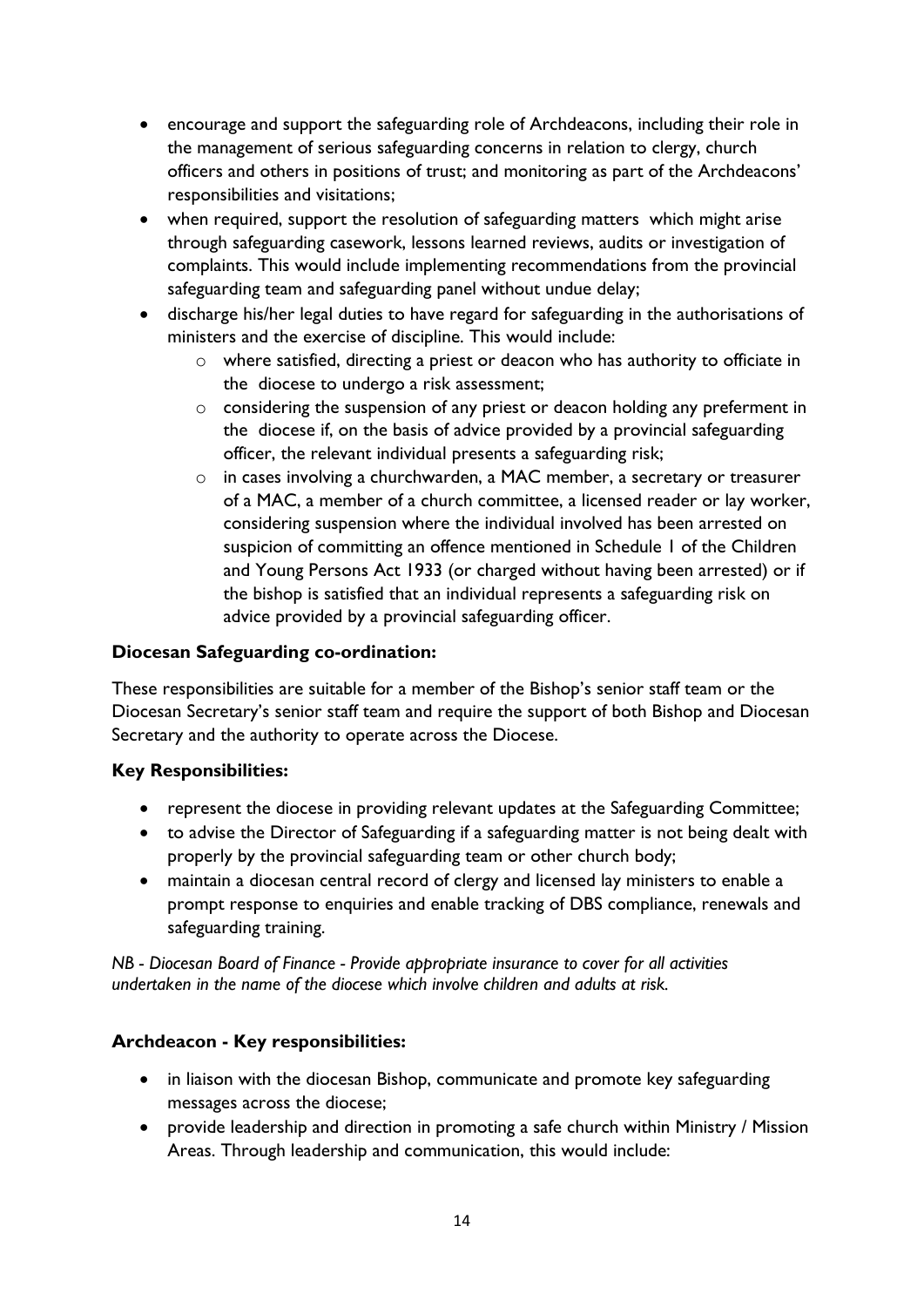- $\triangleright$  adherence to the Provincial Safeguarding Policy and associated guidance by all parts of the diocese;
- $\triangleright$  compliance with Church in Wales safer recruitment practices and safeguarding training expectations for all paid and volunteer roles within the Diocese;
- $\triangleright$  safe practice in relation to all activities and events in the Diocese, including through the use of risk assessments;
- $\triangleright$  effective safeguarding handovers on change of priest in charge, in liaison with the Ministry / Mission Area Council.
- work closely with the provincial safeguarding team in the handling of serious safeguarding situations which relate to allegations against clergy and church officers;
- during their annual visitation ensuring that ministry / mission areas (MACs and clergy) are adhering to good safeguarding practice;

# **Ministry / Mission Area Council (MAC) – key responsibilities:**

- raise awareness of safeguarding for all in the church community, by promoting safeguarding training, safer recruitment, and safe working practices;
- adopt the Church in Wales Safeguarding Policy and practice guidance. This would include displaying a formal statement of adoption of the Safeguarding policy statement within churches. This should be signed on behalf of the MAC;
- create an environment, which is welcoming and respectful and enables safeguarding concerns to be raised and responded to openly, promptly and consistently;
- appoint appropriately experienced designated Safeguarding Officer(s) to work with the Ministry / Mission Area Leader. This should be a lay person. It cannot be a cleric or anyone related to them. In addition to Safeguarding Officers, the MAC may consider a role to assist with co-ordination or administration support for Ministry / Mission Area Leaders and Safeguarding Officers. This support role could be performed by any person.
- provide leadership in promoting a safe church within their Ministry / Mission Areas. This would include:
	- $\triangleright$  maintaining ministry area records of lay people that have a role with children and/or adults at risk to enable a prompt response to enquiries and enable tracking of DBS compliance, renewals and safeguarding training;
	- $\triangleright$  effective handover of safeguarding information on change of chair of MAC, ministry area leader or priests in charge;
	- $\triangleright$  any hire agreement with any person/body wishing to hire church premises must contain a provision whereby the person/body hiring the premises agrees to comply with the relevant safeguarding guidance.
- comply with all data protection legislation especially in regard to storing information about any paid and unpaid workers and any safeguarding records.

# **Ministry / Mission Area Leader (supported by other Clerics and Churchwardens within the Ministry / Mission Area) – key responsibilities;**

• provide leadership and direction in promoting a safe church within their Ministry / Mission Area. Through leadership and communication, this would include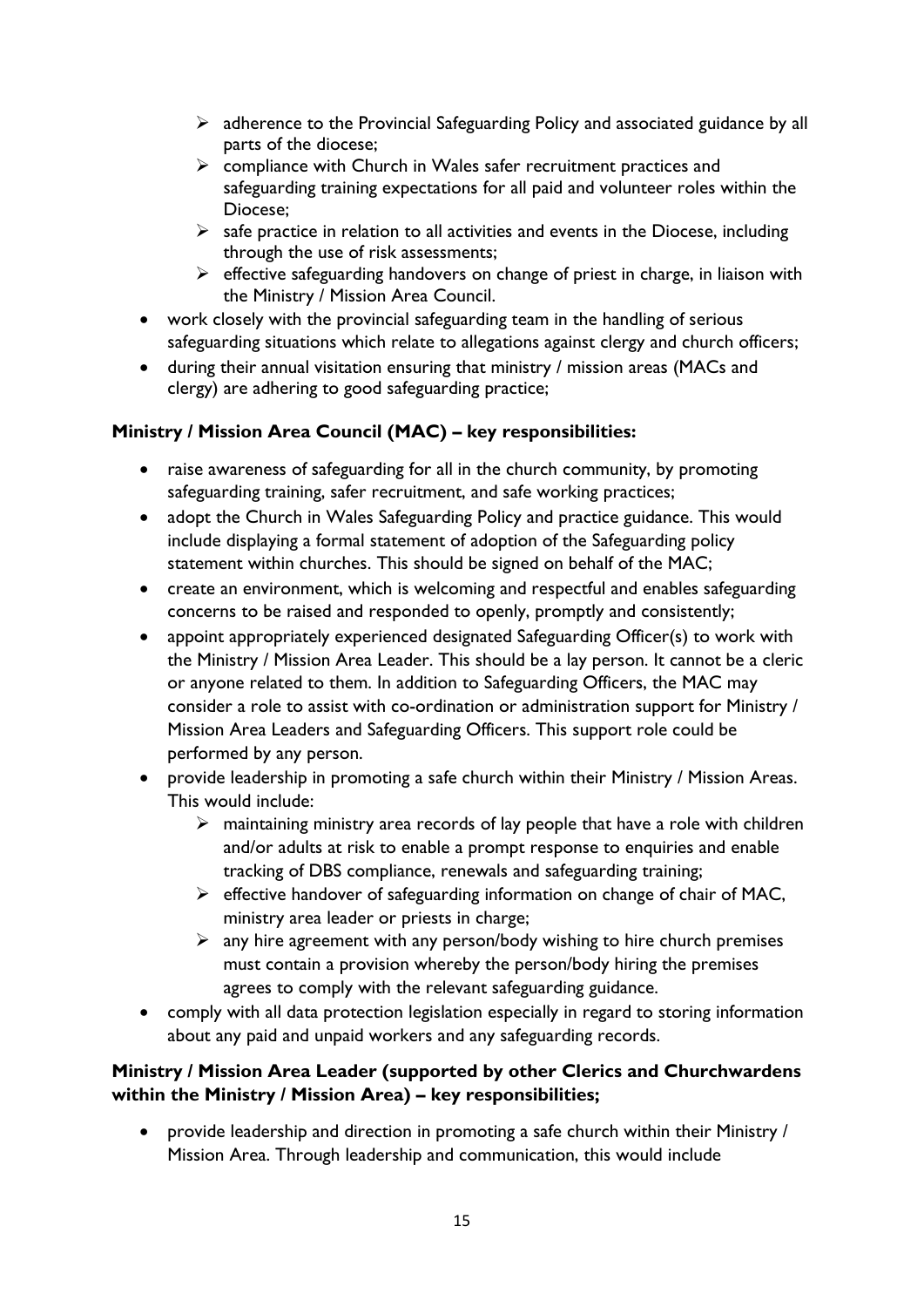- $\triangleright$  that all church officers who work with children, young people and/or adults at risk are: recruited following the Safer Recruitment guidance; aware of and work to safeguarding guidance (includes both policies and practice guidance); attend safeguarding training at least every three years;
- $\triangleright$  that an "activity risk assessment" is completed and reviewed regularly for each activity, which is associated with either children or adults at risk, and run in the name of the Church;
- $\triangleright$  that known offenders or others who may pose a risk to children and/or vulnerable adults are effectively managed and monitored in consultation with the provincial safeguarding officer;
- $\triangleright$  effective handover of safeguarding information on change of cleric / priest in charge or churchwarden.
- deal promptly with safeguarding allegations or suspicions of abuse in accordance with the relevant policy and practice guidance and in consultation with the provincial safeguarding team;
- comply with all data protection legislation especially in regard to storing information about any paid and unpaid workers and any safeguarding record.

# **Ministry / Mission Area Safeguarding Officer (MASO) – key responsibilities:**

This role is suitable for a lay person with good pastoral and organisational skills, an understanding of confidentiality and ideally experience of working with children and/or adults at risk, preferably in the context of safeguarding. The listed role and responsibilities can be carried out by either an individual covering a whole ministry / mission area, or by a team of officers, delegated to a geographical area, individual parishes, or large churches. The list of responsibilities are also those that need to be addressed within cathedrals.

- work closely with the ministry area leader and other clergy to advise and support on safeguarding matters, including safe practices in activities relating to children and adults at risk;
- receive, with the ministry area leader, concerns about children or adults in the area and make sure that proper advice is sought and referrals are made, thereby maintaining contact with the Provincial Safeguarding Officer (PSO) for the diocese;
- report all matters relating to concerns and allegations of abuse against clergy and church officers, in liaison with the ministry area leader, to the provincial safeguarding officer who will liaise with the statutory agencies, as required. Concerns about the ministry area leader should be raised directly with the PSO; NB – Urgent, out of office hours safeguarding referrals should be made directly to statutory authorities, and the PSO informed of the urgent referral;
- contribute to managing persons that may pose a safeguarding risk, including registered sex-offenders, known to be in the church community. This would include the notification of any such persons to the PSO, and effective implementation of Safeguarding Agreements;
- promote compliance with safer recruitment practice. This would include supporting a process within the ministry area for DBS checking, relevant identity checks and validating information provided by applicants;